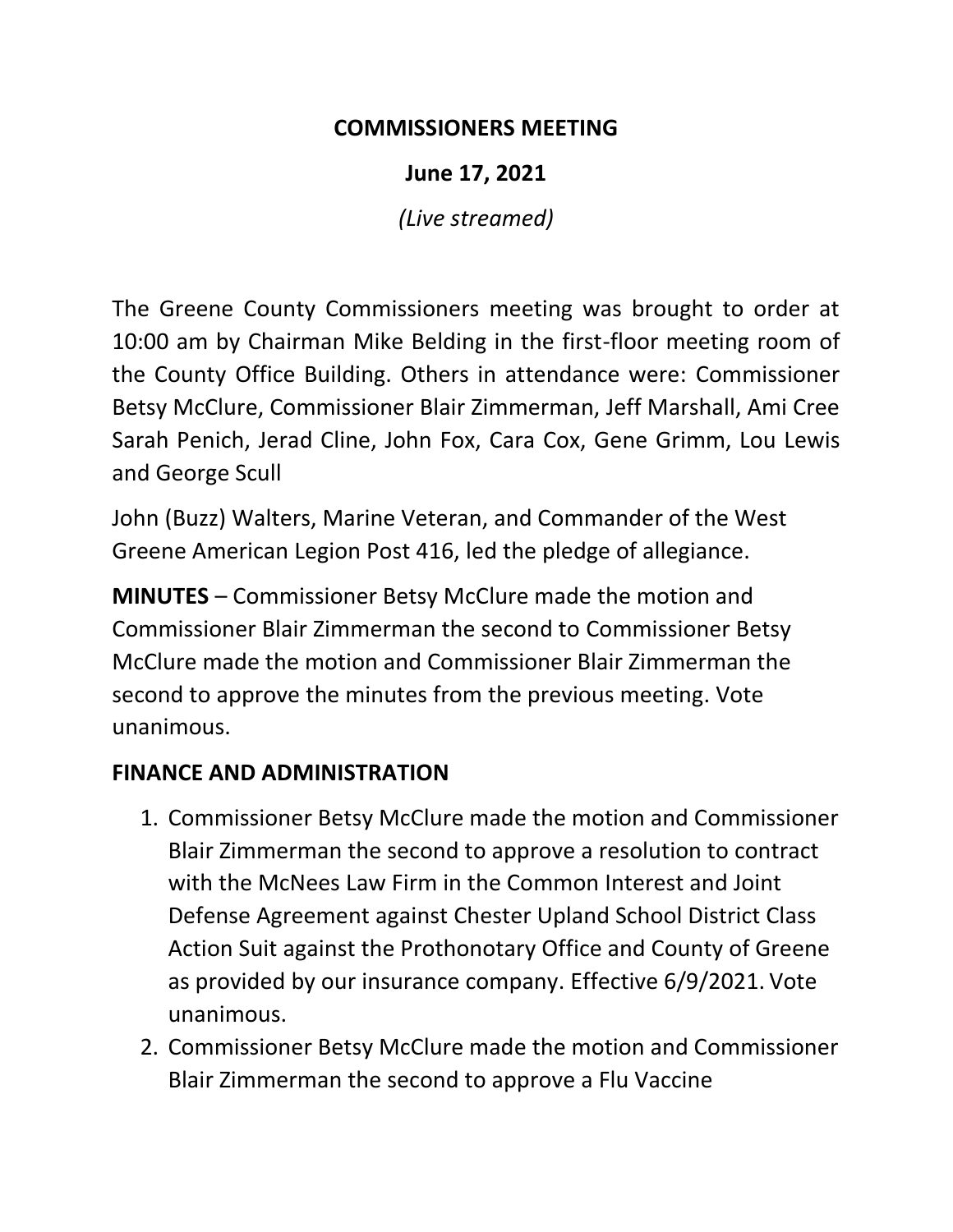Administration Program Agreement between the County of Greene and Rite Aid for the County employees through our health insurance program. Effective 6/2/2021. Vote unanimous.

- 3. Commissioner Betsy McClure made the motion and Commissioner Blair Zimmerman the second to approve a Supplemental Bridge Inspection Agreement L00020 between the County of Greene and Widmer Engineering Inc. Close Out Part 1 Supplement is \$- 68,029.20. Vote unanimous.
- 4. Commissioner Betsy McClure made the motion and Commissioner Blair Zimmerman the second to approve the Remington and Vernick Engineers proposal to provide the preliminary engineering professional service for the Crucible Development Site. Effective 6/2/2021. Vote unanimous.

# **CDBG/HOME**

- 1. Commissioner Betsy McClure made the motion and Commissioner Blair Zimmerman the second to approve Amendment C21-2 to Consulting Services Agreement between the County of Greene and AMO Environmental Decisions for the completion of a Tier I Environmental Review Record for \$3,000 and \$6,000 for each subsequent Tier II Reviews for the HOME Investment Partnership Program Owner Occupied Housing Rehabilitation. Vote unanimous.
- 2. Commissioner Betsy McClure made the motion and Commissioner Blair Zimmerman the second to approve the following Forgivable Advance for Small Business Assistance (FASBA) Awards: Vote unanimous.

| a. Greystone Trucking LLC | \$32,336.20 |
|---------------------------|-------------|
| b. Nikita Lodging         | \$50,000.00 |
| c. Little Bears           | \$22,719.15 |
| d. Nikita Lodging 2       | \$30,755.20 |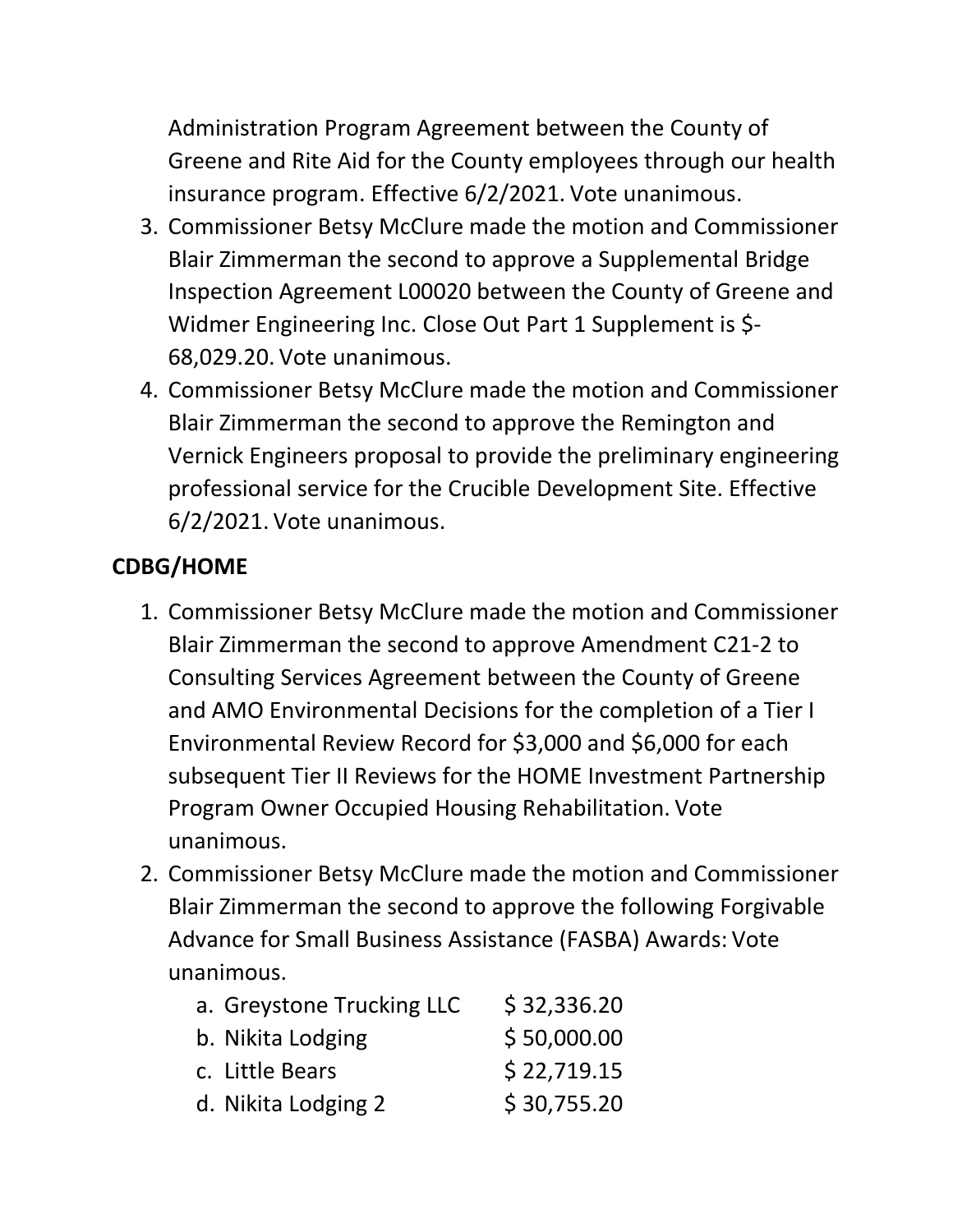| e. Mankind                   | \$12,277.00 |
|------------------------------|-------------|
| f. Rising Creek Bakery       | \$50,000.00 |
| g. Old Station Bar and Grill | \$50,000.00 |
| h. Airport Restaurant        | \$50,000.00 |
| i. Alpha Graphics            | \$10,336.60 |

- 3. Commissioner Betsy McClure made the motion and Commissioner Blair Zimmerman the second to approve the following Forgivable Advance for Small Business Assistance (FASBA) Awards contingent upon final Financial Analysis: Vote unanimous.
	- a) The Locker Room \$ 50,000.00
	- b) Ames Construction  $$22,763.41$
	- c) Rumble Trucking  $\frac{1}{2}$  \$ 19,099.96
- 4. Commissioner Betsy McClure made the motion and Commissioner Blair Zimmerman the second to approve a motion, contingent upon DCED approval, the selection of Steele City Contracting to provide home inspections for the HOME Investment Partnership Program. Vote unanimous.

# **CYS**

- 1. Commissioner Betsy McClure made the motion and Commissioner Blair Zimmerman the second to approve the Pentz Run Youth Services, Inc. contract for FY 20-21, Rates range from - \$121.86 - \$159.00. Vote unanimous.
- 2. Commissioner Betsy McClure made the motion and Commissioner Blair Zimmerman the second to approve the Jefferson County Juvenile Detention Center FY 21-22, Rate - \$185.00/day (remains unchanged from FY 20-21). Vote unanimous.
- 3. Commissioner Betsy McClure made the motion and Commissioner Blair Zimmerman the second to approve the Child Accounting and Profile System Application Service (CAPS) Provider Agreement - FY 21-22. Along with the Consulting Services Addendum to Child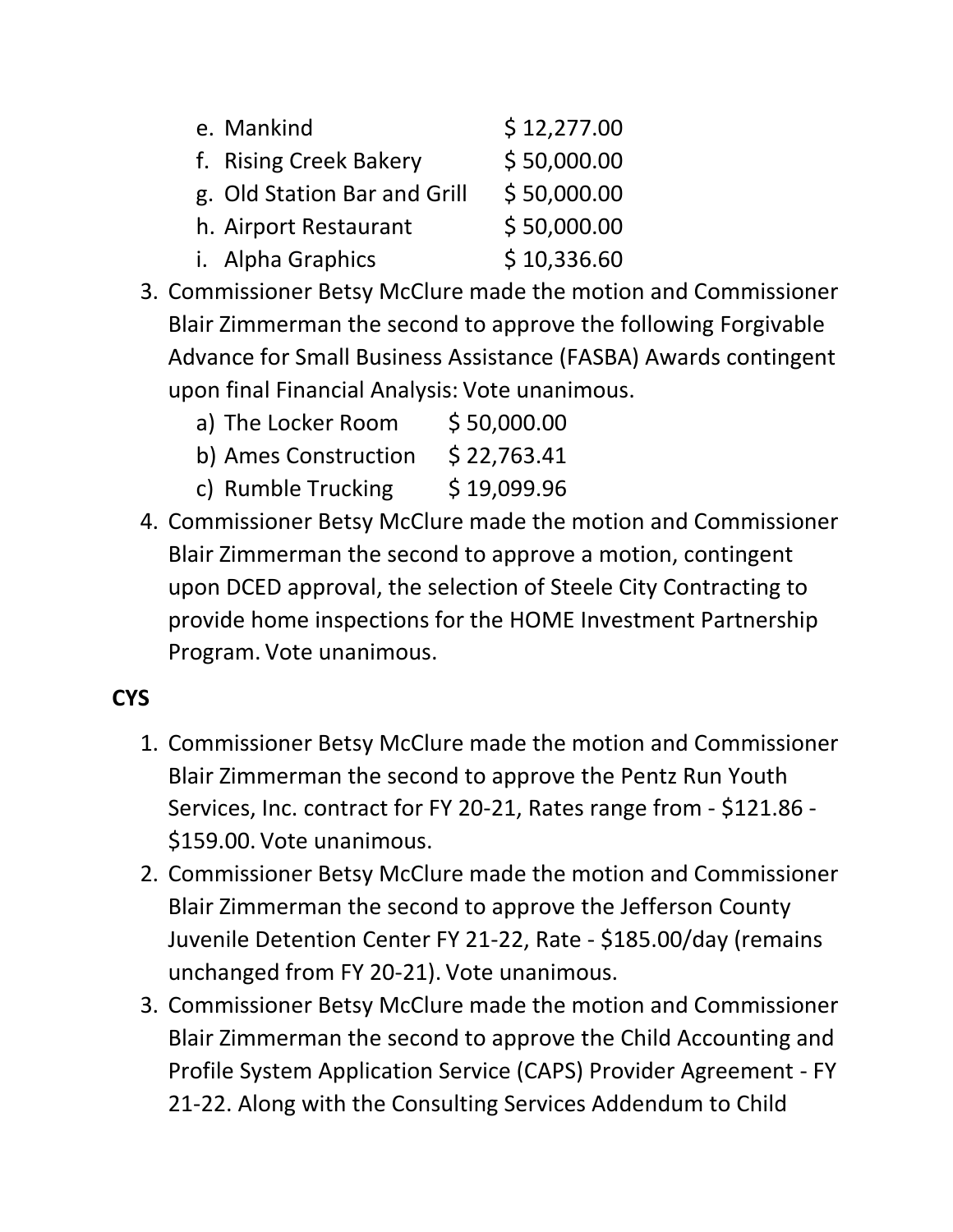Accounting and Profile System Application Service Provider Agreement – FY 21-22. Vote unanimous.

## **HUMAN SERVICES**

1. Commissioner Betsy McClure made the motion and Commissioner Blair Zimmerman the second to approve the FY21/22 Medical Assistance Transportation Program (MATP) Grant Agreement. Vote unanimous.

### **IT**

1. Commissioner Betsy McClure made the motion and Commissioner Blair Zimmerman the second to approve the Countywide PC refresh for: IT, Human Services, and Soil Conservation Departments, in the amount of \$28,413.76. Effective 6/8/2021. Vote unanimous.

#### **JAIL**

1. Commissioner Betsy McClure made the motion and Commissioner Blair Zimmerman the second to approve the 2021 County Jail Based Medical Assisted Treatment (MAT) Program PCCD application and grant. Effective 6/14/2021. Vote unanimous.

#### **NOTICES**

- 1. Texas Eastern Transmission, LP intends to submit an application for an Erosion and Sediment Control Permit for Discharges of Stormwater Associated with Construction Activities. Located in Richhill Township.
- 2. Texas Eastern Transmission, is preparing to conduct various maintenance activities on its pipeline(s). Line 10 R/W Tax Map No. 05-000580.